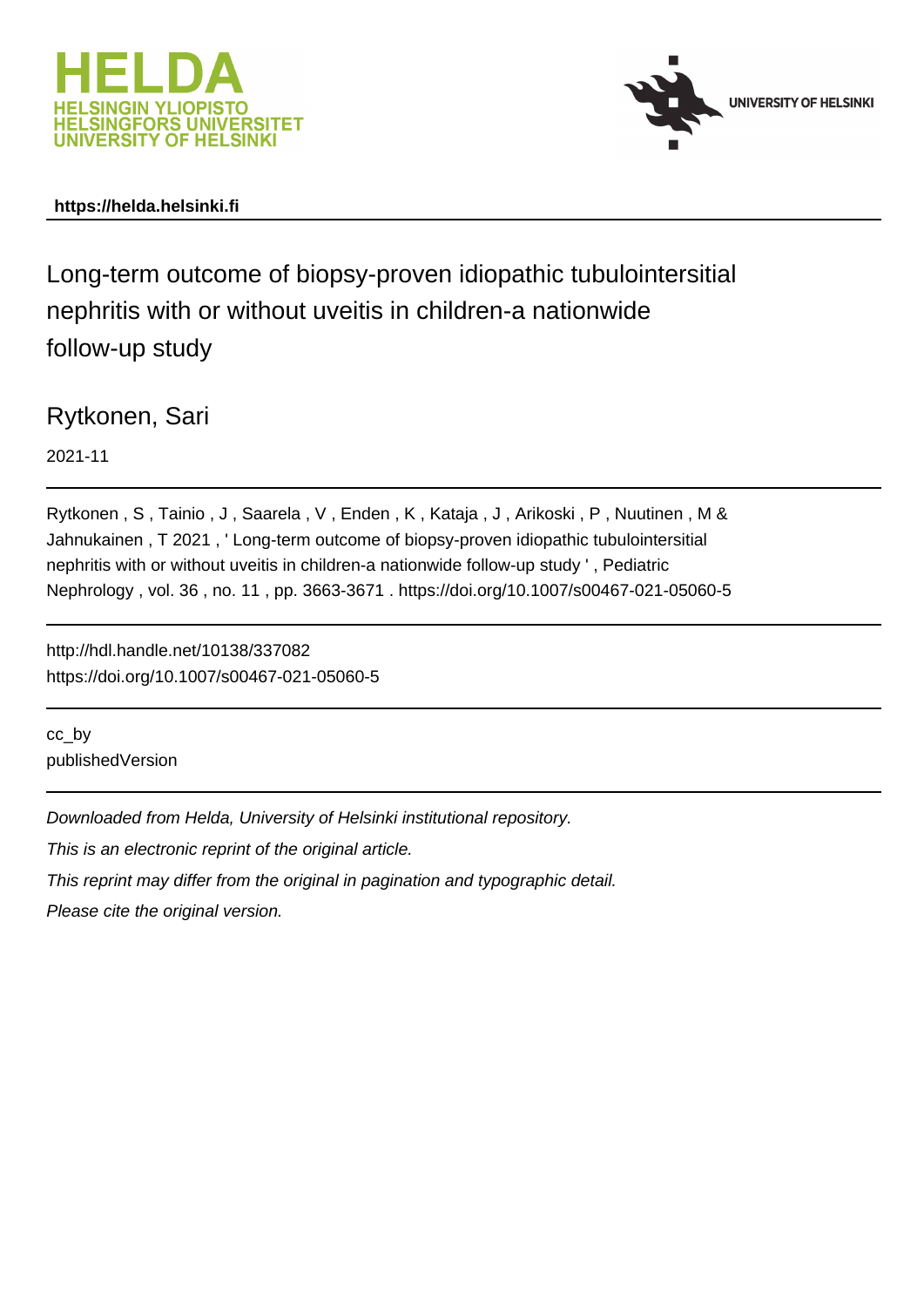#### ORIGINAL ARTICLE



# Long-term outcome of biopsy-proven idiopathic tubulointersitial nephritis with or without uveitis in children—a nationwide follow-up study

Sari Rytkönen<sup>1,2</sup> • Juuso Tainio<sup>3</sup> • Ville Saarela<sup>4</sup> • Kira Endén<sup>5</sup> • Janne Kataja<sup>6</sup> • Pekka Arikoski<sup>7</sup> • Matti Nuutinen<sup>1,2</sup> • Timo Jahnukainen<sup>3</sup>

Received: 6 December 2020 / Revised: 7 March 2021 /Accepted: 18 March 2021 / Published online: 18 May 2021  $\circledcirc$  The Author(s) 2021

### Abstract

Background Only a few studies reporting the long-term outcome of children with idiopathic tubulointerstitial nephritis (TIN) and uveitis syndrome (TINU) are available. We studied the long-term kidney and ocular outcome in a nationwide cohort of children with TIN or TINU.

Methods All patients followed up for a minimum of 1 year by a paediatrician and an ophthalmologist were enrolled. The data on plasma creatinine (P-Cr), estimated glomerular filtration rate (eGFR), proteinuria, hypertension and uveitis were collected retrospectively.

Results Fifty-two patients were studied. Median age at time of diagnosis was 13.1 (1.8–16.9) years and median follow-up time was 5.7 (1.1–21.2) years. Forty-five (87%) patients were initially treated with glucocorticoids. The median of the maximum P-Cr was 162  $\mu$ mol/l (47–1,016) and that of eGFR 47 ml/min/1.73m<sup>2</sup> (8–124). Uveitis was diagnosed in 33 patients (63%) and 21 (40%) patients developed chronic uveitis. P-Cr normalised in a median of 2 months. Eleven (21%) patients had nephritis recurrence during or after discontinuation of glucocorticoids. At the latest follow-up, 13 (25%) patients had eGFR < 90 ml/  $min/1.73m^2$  (median 83; 61–89 ml/min/1.73m<sup>2</sup>). Six patients had tubular proteinuria; all presented with TIN without uveitis. Seven (13%) patients were hypertensive. Eleven (21%) patients had uveitis. One patient developed uraemia and was later transplanted.

Conclusions Our study questions the previously reported good long-term kidney and ocular outcome of patients with TIN/TINU. Decreased kidney function and/or ocular co-morbidities may persist for several years; thus, both kidney and ocular follow-up for at least 1 year is warranted.

Keywords TIN . TINU . Child . Biopsy . Uveitis . Outcome . Stage 5 chronic kidney disease

 $\boxtimes$  Timo Jahnukainen [timo.jahnukainen@hus.fi](mailto:timo.jahnukainen@hus.fi)

- <sup>1</sup> Department of Children and Adolescents and PEDEGO Research Unit, Oulu University, Oulu, Finland
- <sup>2</sup> Department of Children and Adolescents, Oulu University Hospital, Oulu, Finland
- <sup>3</sup> Department of Paediatric Nephrology and Transplantation, New Children's Hospital, University of Helsinki and Helsinki University Hospital, Box 347, Stenbäckinkatu 9, 00029 Helsinki, HUS, Finland
- Department of Ophthalmology, Oulu University Hospital, Oulu, Finland
- <sup>5</sup> Department of Paediatrics, Tampere University Hospital, Tampere, Finland
- <sup>6</sup> Department of Paediatrics and Adolescent Medicine, Turku University Hospital, Turku, Finland
- <sup>7</sup> Department of Paediatrics, University of Eastern Finland and Kuopio University Hospital, Kuopio, Finland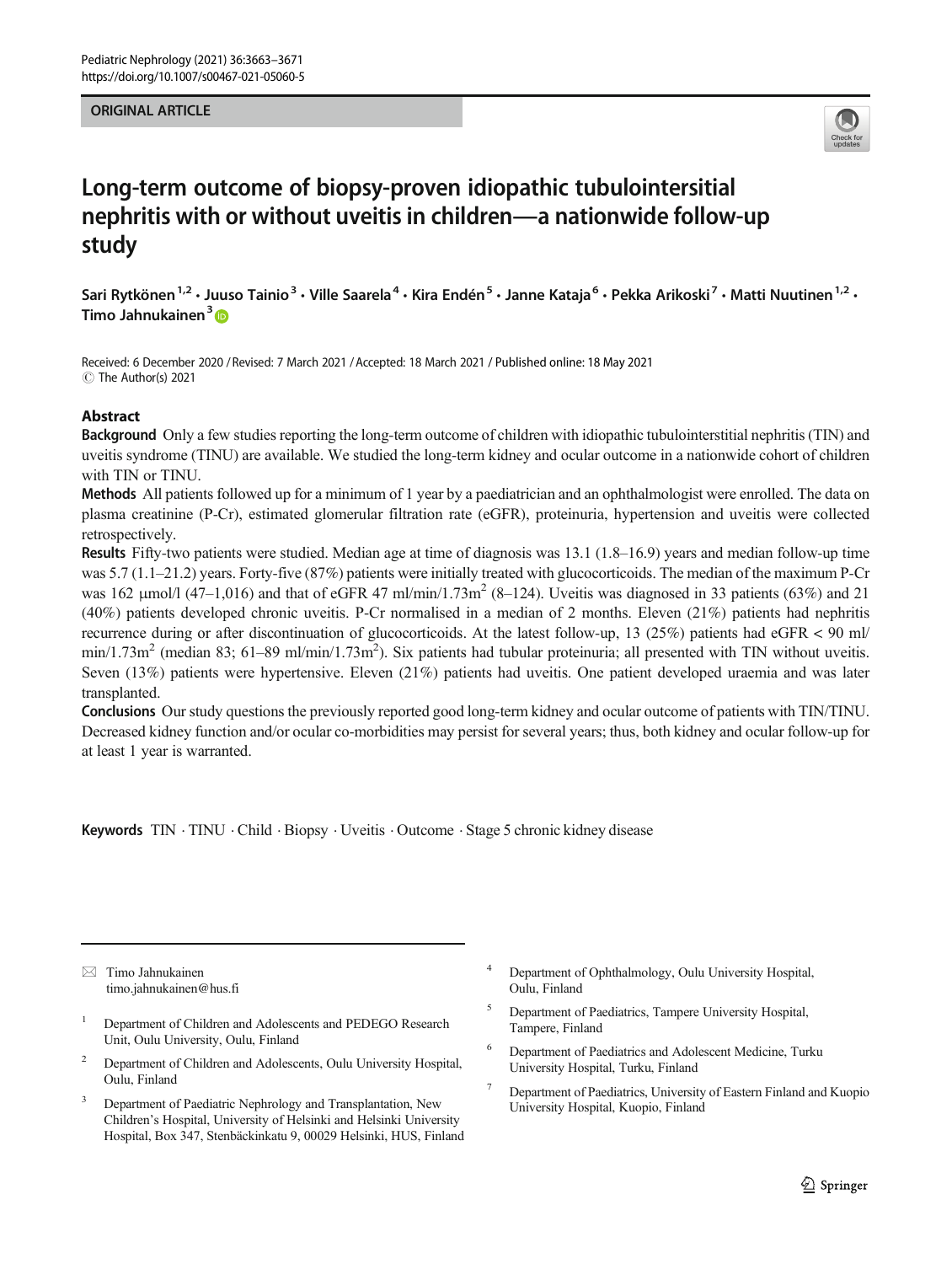#### Introduction

Tubulointersitial nephritis (TIN) is an inflammatory disease affecting primarily the renal interstitium and tubular wall without significant glomerular or vascular involvement [1]. TIN can sometimes be accompanied by uveal inflammation, in which case it is referred to as tubulointerstitial nephritis and uveitis (TINU syndrome). There are previous data showing that uveitis may present as a chronic and/or relapsing form of the disease  $[1-4]$ .

TIN can be triggered by several causes including infections and medications, such as antibiotics, nonsteroidal antiinflammatory drugs and proton pump inhibitors, or the aetiology can be idiopathic [5]. Separately, TIN and uveitis can also be associated with systemic immunologic conditions such as sarcoidosis, systemic lupus erythematosus or inflammatory bowel disease  $[6–8]$ . TIN is a rare but significant cause of acute kidney insufficiency in children, accounting for approximately 7% of acute kidney injuries (AKI) in the paediatric population [9]. It is usually considered a condition with good long-term prognosis. However, there is evidence that some patients develop permanent kidney impairment, but studies reporting long-term outcomes of TIN/TINU syndrome in the paediatric population are scarce and follow-up times have been short  $[2, 4, 10-12]$ . Our aim was to evaluate the long-term kidney and ocular outcome in a nationwide cohort of children with idiopathic biopsy-proven TIN or TINU who were followed up by a paediatrician and an ophthalmologist according to a systematic follow-up protocol for at least 1 year.

## **Methods**

This study was part of our previous nationwide studies and detailed patient demographics have been reported before [3, 4, 13–15]. The study cohort was collected from all five university hospitals in Finland between 1995 and 2015. All patients with biopsy-proven TIN diagnosed before the age of 17 years were enrolled.

The diagnostic inclusion criteria of our study, whether or not the patient had uveitis, were tubulointerstitial changes found in the kidney biopsy. Criteria for kidney biopsy were typical presenting symptoms and clinical signs of TIN (Table 1), marked low molecular weight proteinuria (LMWP); either urinary alpha-1-microglobulin (U-α1-MG) or beta-2-microglobulin (U-β2- MG) and decreased eGFR. In all patients, diagnostic biopsy was performed before any immunomodulatory treatment was given. Meticulous work-up was done to exclude possible underlying conditions, such as drug-induced TIN, respiratory infection, sarcoidosis, connective tissue disorder and lymphoma. In order to find and exclude patients with secondary TIN, screening for respiratory viruses was performed by using viral serology, antigen detection and/or PCRs. Antinuclear antibodies, antineutrophilic cytoplasmic antibodies and tests for epidemic nephropathy (Puumala virus) were assayed. Drug-induced TIN was excluded by careful patient history. Complement components 3 and 4 and angiotensin-converting enzyme, and lysozyme concentrations were measured. In addition, sarcoidosis, connective tissue disorder and lymphomas were excluded by relevant X-ray and laboratory tests decided individually. The differential diagnoses setup was re-evaluated if TIN recurrence occurred. Kidney biopsy samples were re-evaluated from 26 patients and the findings were scored semiquantitatively and scores for tubulointerstitial activity and chronicity indexes were calculated as follows: tubulitis (0–3), interstitial inflammation (0–3), tubular atrophy  $(0-3)$  and interstitial fibrosis  $(0-3)$ . From the remaining 26 patients, the scores were collected from the pathologist statements recorded on the patient files.

A paediatric nephrologist and an ophthalmologist followed up all the patients. The follow-up protocol was comparable in all centres and included visits at least 1, 3, 6 and 12 months following the diagnosis, and at least annually thereafter if full remission was not achieved. The follow-up data were collected until June 30, 2020. Data on plasma creatinine (P-Cr), estimated GFR (eGFR), blood pressure, urine protein excretion and presence of uveitis were collected. Estimated GFR was determined according to the Schwartz formula  $[16]$ . At the follow-up visits, proteinuria was evaluated with a dipstick and in case of a positive result, with quantitative measurement of urinary albumin and low-molecular-weight (LMW) protein concentration (U-α1-MG or β2-MG). Persisting LMWP was considered an indicator of renal tubular dysfunction. The cut-off values were U- $\alpha$ 1-MG/creatinine ratio > 2.2 mg/ mmol or U-β2-MG/creatinine ratio > 35 ug/mmol. U-β2- MG concentration above 250 ug/ml or U- $\alpha$ 1-MG concentrations above 6–12 mg/l depending on the subject's age was considered abnormal. Hypertension was stated if blood pressure was above  $95<sup>th</sup>$  percentile according to gender, age and height or if the patient was on antihypertensive medication [17]. Information about the medical treatment for TIN/TINU and nephritis recurrences was collected from electronic patient records. Uveitis was classified according to standardisation of uveitis nomenclature (SUN) criteria [18]. Relapsing (recurrent) uveitis was thus defined as two uveitis episodes separated by a 3-month or longer period of inactivity without treatment in between. Chronic uveitis was defined in case of relapse within < 3 months after discontinuing treatment.

The same initial glucocorticoid treatment protocol was used at each centre [3]. Briefly, oral prednisone starting at a dose of 2 mg/kg/day (maximum 60 mg/d) was initiated after the diagnostic biopsy was performed. In the case of full kidney function recovery, the dose was reduced after 4-week treatment to 40 mg/m<sup>2</sup> every other day (eod) for 1 week and tapered in 1-week steps by 10 mg/m<sup>2</sup> eod during the next 3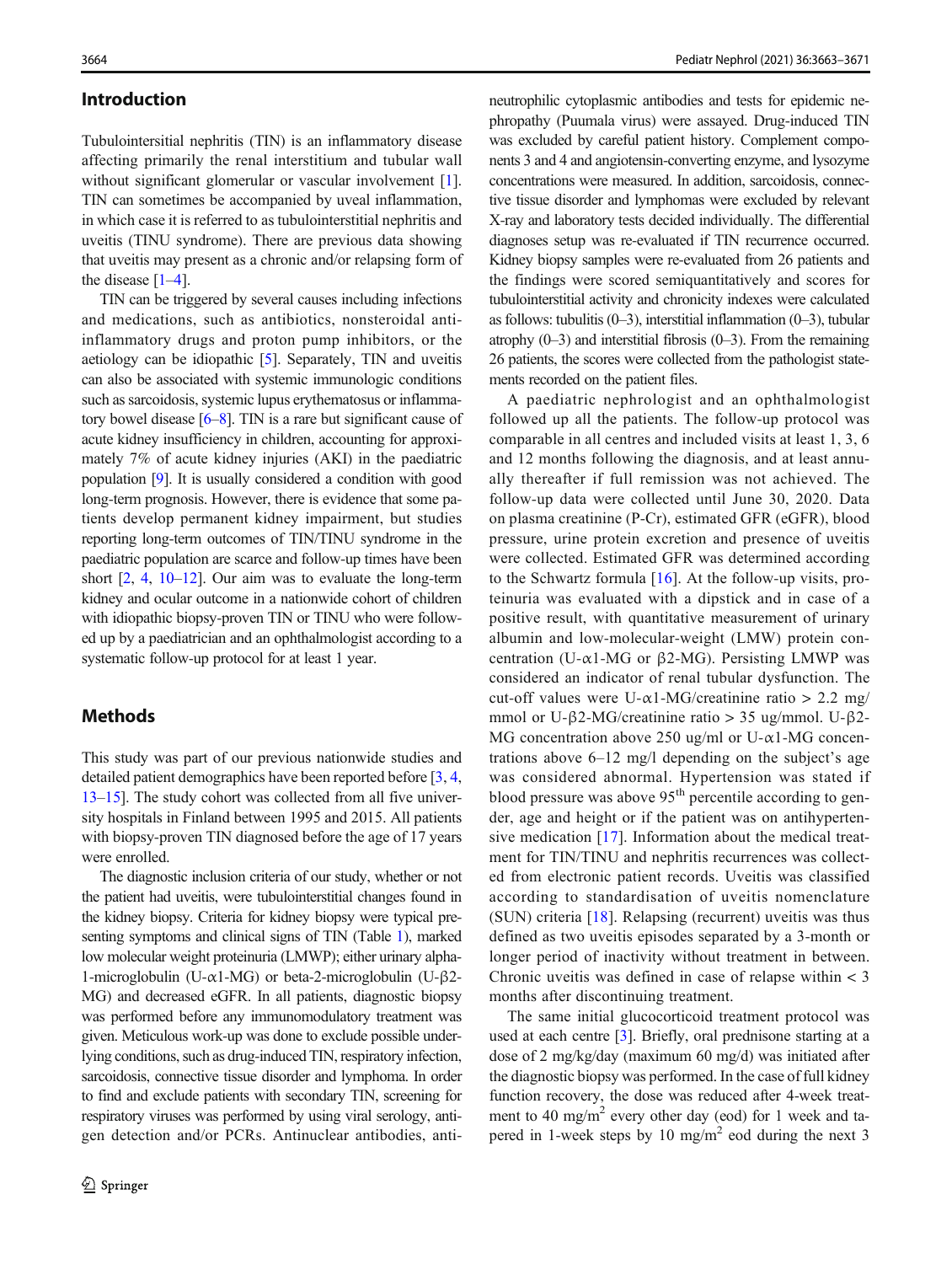Table 1 Clinical signs and symptoms before the TIN diagnosis and the findings of the diagnostic kidney biopsy. The data are presented separately for all patients, TIN, TINU and TINU with chronic uveitis

| Feature                       | All patients<br>$n = 52$ | <b>TIN</b><br>$n = 19$ | <b>TINU</b><br>$n = 33$ | $p$ value <sup>f</sup> | TINU with<br>chronic uveitis | p value <sup>†</sup> |
|-------------------------------|--------------------------|------------------------|-------------------------|------------------------|------------------------------|----------------------|
|                               |                          |                        |                         |                        | $n = 21$                     |                      |
| General symptoms              |                          |                        |                         |                        |                              |                      |
| Fever                         | 39 (75)                  | 15(83)                 | 24(73)                  | $0.50^{#}$             | 16(75)                       | 0.97                 |
| Fatigue                       | 41 (79)                  | 13(72)                 | 28 (85)                 | $0.30^{#}$             | 18 (86)                      | $0.42$ <sup>#</sup>  |
| Headache                      | 18(35)                   | 6(33)                  | 12(36)                  | 0.40                   | 9(43)                        | $0.48^{#}$           |
| Anorexia                      | 21(40)                   | 11(61)                 | 10(30)                  | 0.04                   | 8(38)                        | 0.78                 |
| Arthralgia                    | 11(21)                   | 3(17)                  | 8(24)                   | 0.73                   | 5(24)                        | $0.75^{#}$           |
| Weight loss                   | 24(46)                   | 8(44)                  | 16(49)                  | 0.78                   | 11(52)                       | 0.58                 |
| Cough                         | 15(29)                   | 6(33)                  | 9(27)                   | 0.75                   | 7(33)                        | 0.76                 |
| Gastrointestinal symptoms     |                          |                        |                         |                        |                              |                      |
| Abdominal pain                | 16(31)                   | 9(50)                  | 7(21)                   | 0.06                   | 3(14)                        | 0.04                 |
| Vomiting                      | 9(17)                    | 6(33)                  | 3(9)                    | $0.03^{\#}$            | 2(10)                        | 0.20                 |
| Urinary findings and symptoms |                          |                        |                         |                        |                              |                      |
| Polyuria                      | 6 12)                    | 0(0)                   | 6(18)                   | $0.05^{#}$             | 5(24)                        | $0.02$ <sup>#</sup>  |
| $LMWP*$                       | 50 (100)                 | 19(100)                | 31(100)                 |                        | 21 (100)                     |                      |
| Glucosuria                    | 48 (92)                  | 17(90)                 | 31 $(97)^{\Phi}$        | $0.28^{#}$             | $19(95)*$                    | $0.83^{#}$           |
| Pyuria $(n = 49)$             | 15(29)                   | $6(35)*$               | $9(28)*$                | 0.75                   | $7(35)*$                     | 0.75                 |
| Ocular symptoms               | 3(6)                     | 0(0)                   | 3(9)                    | $0.19^{#}$             | 2(10)                        | $0.36^{*}$           |
| Dialysis                      | 3(6)                     | 3(16)                  | $\mathbf{0}$            | 0.04                   | $\mathbf{0}$                 | 0.14                 |
| <b>Biopsy findings</b>        |                          |                        |                         |                        |                              |                      |
| Tubulitis                     | $1(0-3)$                 | $2(0-3)$               | $1(0-2)$                |                        | $1(0-2)$                     | 0.03                 |
| Interstitial inflammation     | $2(0-3)$                 | $2(1-3)$               | $2(0-3)$                | 0.58                   | $2(1-3)$                     | 0.75                 |
| Interstitial fibrosis gr. 1   | 10(19)                   | 3(16)                  | 7(21)                   | 0.73                   | 4(19)                        | 0.98                 |
| Tubular atrophy gr. 1         | 14(27)                   | 6(32)                  | 8(24)                   | 0.57                   | 5(24)                        | 0.68                 |
|                               |                          |                        |                         |                        |                              |                      |

TIN, tubulointerstitial nephritis; TINU, tubulointerstitial nephritis with uveitis syndrome; chronic uveitis was defined as uveitis that had lasted more than 3 months despite treatment, with relapse within 3 months after discontinuing treatment. LMWP, low molecular weight proteinuria; treatment delay was defined as the time from onset of symptoms to the beginning of cortisone treatment

Percentage (range),  $\chi^2$  –test for categorical variables was used, but if one cell or more had expected count less than 5 (#), we used Fisher's exact test and exact Sig. (2-sided)

\*Data missing in 1 patient

<sup>ϕ</sup> Data missing in 2 patients

 $fp$  values are for differences between TIN and all TINU patients

 $\dagger$  p values are for differences between patients with chronic uveitis and all other patients (TIN and TINU without chronic uveitis)

weeks. In the case of partial kidney function recovery (LMWP and/or elevated P-Cr) at 1 month, the prednisone dose was reduced to 1.5 mg/kg eod for a 2-month period, after which tapered by 0.5 mg/kg eod in 1-month steps.

Statistical analyses were performed with IBM SPSS Statistics for Macintosh, version 25. Armonk, NY: IBM Corp. We used the Mann–Whitney  $U$  test to compare median values between two groups and the  $\chi^2$  test or Fisher's exact test, as appropriate, for comparing categorical variables. Descriptive data are presented as median values and range from the lowest to the highest value. Statistical significance was defined as  $p < 0.05$ .

#### Results

#### Patient demographics and baseline data

Altogether, 52 patients were enrolled over a 21-year study period. Twenty-nine (56%) patients were female. Demographic data and the key laboratory findings at the time of diagnostic biopsy are presented and at the latest follow-up visit in Table 2. The median age at diagnosis was 13.1 years (range 1.8–16.9 years) and the median follow-up time was 5.7 years (range 1.1–21.2 years). Uveitis was diagnosed in 33 patients (63%); 19 of them (58%) were girls. In most cases,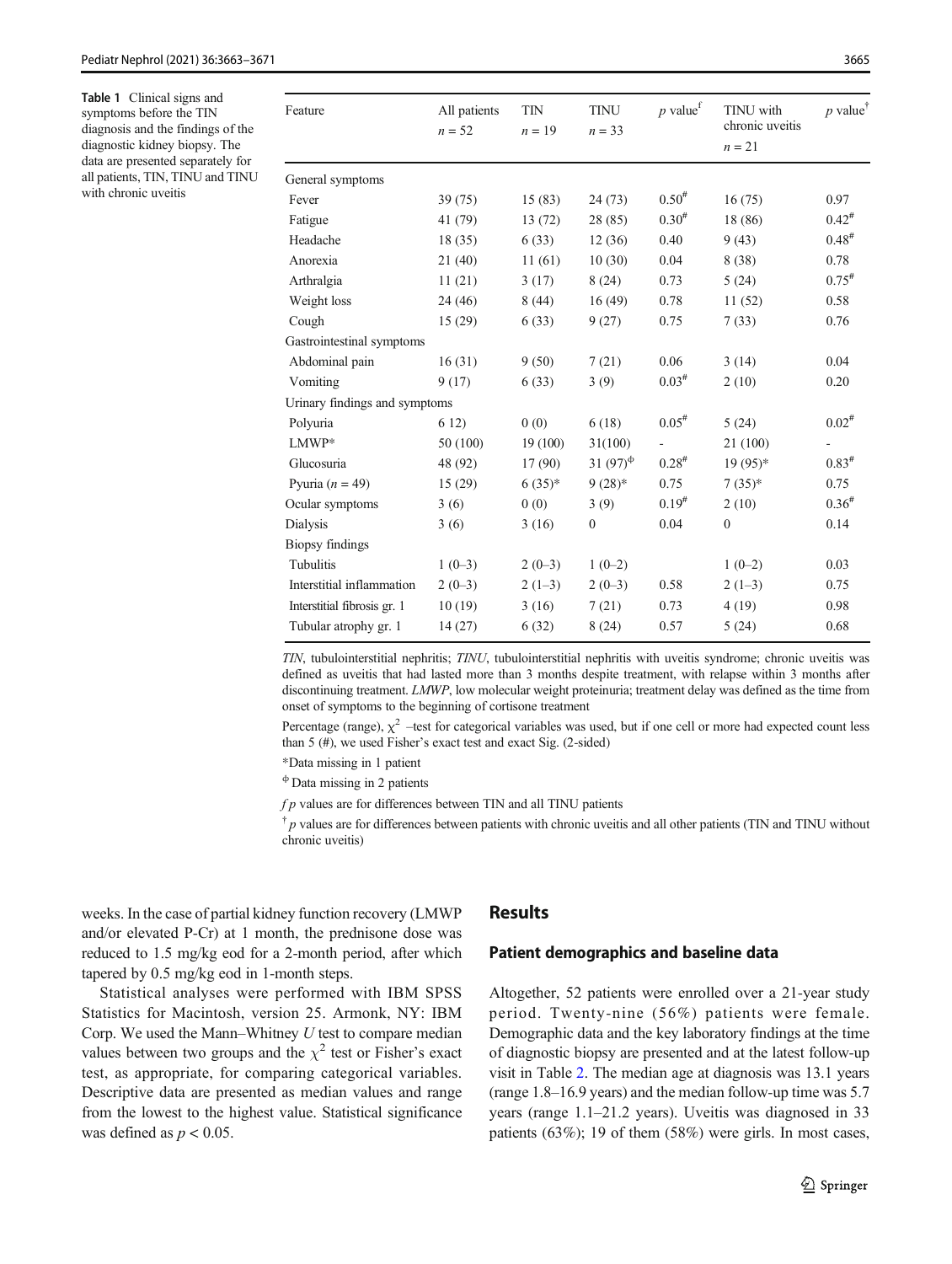|                                                | All patients<br>$n = 52$   | <b>TIN</b><br>$n = 19$    | <b>TINU</b><br>$n = 33$    | $\boldsymbol{p}$<br>value <sup>f</sup> | TINU with chronic<br>uveitis<br>$n = 21$ | $\boldsymbol{p}$<br>value <sup>†</sup> |
|------------------------------------------------|----------------------------|---------------------------|----------------------------|----------------------------------------|------------------------------------------|----------------------------------------|
| Age at diagnosis, years                        | $13.1(1.8-16.9)$           | $11.8(1.8-15.4)$          | $13.8(5.6 - 16.9)$         | 0.38                                   | $13.9(5.6 - 16.9)$                       | 0.28                                   |
| Median follow-up time, years                   | $5.7(1.1-21.2)$            | $5.6(1.1-15.5)$           | $4.5(1.2 - 21.2)$          | 0.54                                   | $6.1(1.9-21.2)$                          | 0.06                                   |
| Age at the latest follow-up, years             | $18.4(4.5-31.5)$           | $16.7(7.7-28.8)$          | $17.9(4.5-31.5)$           | 0.21                                   | $18.5(11.3-31.5)$                        | 0.03                                   |
| Initial data                                   |                            |                           |                            |                                        |                                          |                                        |
| CRP, mg/l $(n = 41)$                           | $50(3-224)$                | $50(3-224)*$              | 43 $(3-135)^{#}$           | 0.80                                   | 33 $(3-110)^{\#}$                        | 0.77                                   |
| ESR, mm/h                                      | $94(9 - 140)$              | $102(64-128)$ *           | $86(9-128)$                | 0.68                                   | 79 (14-128)                              | 0.07                                   |
| P-Cr, $\mu$ mol/l                              | $162(47-1016)$             | $234(64 - 1016)$          | $139(47 - 416)$            | 0.01                                   | $169(47 - 416)$                          | 0.24                                   |
| P-Urea, mmol/l $(n = 49)$                      | $9.0(4.4 - 32.7)$          | $10.8(5.5-32.7)$          | $7.9(4.4-18.3)$            | 0.04                                   | $8.5(4.7-16.8)$                          | 0.28                                   |
| U- $\alpha$ l-MG mg/l (n = 14)                 | $80(11-246)$               | $141(75-246)$             | $78(11-137)$               | 0.40                                   | $76(11-137)$                             | 0.52                                   |
| U- $\beta$ 2-MG $\mu$ g/l ( <i>n</i> = 36)     | 24250<br>$(1600 - 120000)$ | 23438<br>$(2090 - 12000)$ | 24800<br>$(1600 - 110200)$ | 0.64                                   | 34000 (1600-110200)                      | 0.33                                   |
| Haemoglobin, g/L                               | $103(85-129)$              | $99(85-126)$              | $104(86-129)$              | 0.14                                   | $104(94-129)$                            | 0.30                                   |
| WBC, $E^9/L$ ( <i>n</i> = 39)                  | $8.9(4.3 - 31.0)$          | $8.4(5.9-31.0)$           | $8.9(4.3-12.9)$            | 0.76                                   | $8.8(4.3-12.9)$                          | 0.63                                   |
| B-Eosinophiles, $E^9/1$ ( <i>n</i> = 39)       | $0.31(0-0.96)$             | $0.31(0-0.71)$            | $0.31(0-0.96)$             | 0.90                                   | $0.35(0-0.84)$                           | 0.67                                   |
| P-Pi, mmol/l $(n = 33)$                        | $1.09(0.68 - 2.27)$        | $0.98(0.78 - 2.27)$       | $1.11(0.68-1.46)$          | 0.35                                   | $1.09(0.68 - 1.46)$                      | 0.80                                   |
| Follow-up data                                 |                            |                           |                            |                                        |                                          |                                        |
| P-Cr, $\mu$ mol/l                              | $72(37-112)$               | $64(37-111)$              | $74(50-112)$               | 0.52                                   | $76(50-112)$                             | 0.28                                   |
| eGFR, ml/min/1.73 m <sup>2</sup>               | $106(61-183)$              | $117(61-183)$             | $106(68-158)$              | 0.64                                   | $109(68-158)$                            | 0.68                                   |
| eGFR < 90 ml/min/1.73 m <sup>2</sup> , $n$ (%) | 13(25)                     | 5(28)                     | 8(24)                      | 0.78                                   | 5(24)                                    | 0.82                                   |
| $CKD 5^*$ , $n$ (%)                            | 1(2)                       | 1(6)                      | $\mathbf{0}$               | $\sim 100$                             | $\mathbf{0}$                             | $\overline{\phantom{a}}$               |
| Elevated blood pressure, $n$ (%)               | 7(13)                      | 2(11)                     | 5(15)                      | 0.69                                   | 3(14)                                    | 0.92                                   |
| LMWP $n$ (%)                                   | 6(12)                      | 6(33)                     | 0(0)                       | $\sim$                                 | 0(0)                                     |                                        |
| Nephritic relapse                              | 12(23)                     | 5(26)                     | 7(21)                      | 0.67                                   | 6(29)                                    | 0.44                                   |
|                                                |                            |                           |                            |                                        |                                          |                                        |

Table 2 Patient demographics and key laboratory findings at the time of the diagnostic kidney biopsy and the follow-up data. The data are presented separately for all patients, TIN, TINU and TINU with chronic uveitis

TIN, tubulointerstitial nephritis; TINU, tubulointerstitial nephritis with uveitis syndrome; chronic uveitis was defined as uveitis lasting more than 3 months despite treatment and/or with relapse within 3 months after discontinuing treatment. CRP, C-reactive protein; ESR, erythrocyte sedimentation rate; P-Cr, plasma creatinine concentration; eGFR, estimated glomerular filtration rate; U-α1-MG, urine alpha-1-microglobulin concentration (normal value < 15 mg/l); U-β2-MG, urine beta-2-microglobulin concentration (normal value < 250 μg/l); WBC, white blood cells; P-Pi, plasma phosphate concentration; CKD 5, stage 5 chronic kidney disease; reported values are median values with range in brackets. For continuous variables, the nonparametric Mann–Whitney  $U$  test was used. A two-tailed  $p$  value is reported

\*TIN  $n = 13$  for CRP and  $n = 17$  for ESR

#TINU  $n = 28$  and  $n = 19$  in TINU with chronic uveitis group

f Median values were compared between TIN and TINU patients

†Median values were compared between patients with chronic uveitis and all other patients (TIN and TINU without chronic uveitis)

uveitis was diagnosed at the same time with TIN, but in four (12%) patients, uveitis appeared 3–10 months after TIN. Twenty-one of the 33 uveitis patients (40%) developed chronic uveitis.

Fever, fatigue and weight loss were among the most common presenting symptoms in all patient groups (Table 1). Gastrointestinal symptoms, anorexia (61%), abdominal pain (50%) and vomiting (33%) were common as presenting clinical symptoms especially in TIN patients (Table 1). At the time of diagnosis, the median peak P-Cr was 162 μmol/l (range  $47-1016$ ) and eGFR  $47$  ml/min  $(8-124)$ . Plasma phosphate (P-Pi) concentration was below the lower limit normal in 55% of the patients. In an additional five patients, P-Pi was

within normal range at presentation, but decreased to hypophosphatemia after resolution of acute kidney injury. There was no difference in P-Pi concentrations between TIN and TINU patients (Table 2). Urinary Pi concentrations were not measured routinely. All patients presented with LMWP and the vast majority had glucosuria at the time of diagnosis. Pyuria was found in 16 (31%) of the patients. Eosinophils were not systematically investigated in urine samples (Table 1). The initial P-Cr was higher in the patients with isolated nephritis  $(234 \mu \text{mol/l})$  than in the patients with TINU syndrome (139  $\mu$ mol/l;  $p = 0.007$ ) and eGFR was correspondingly lower in TIN patients (35 ml/min) than in patients with TINU (59 ml/min,  $p = 0.008$ ) (Table 2). Patients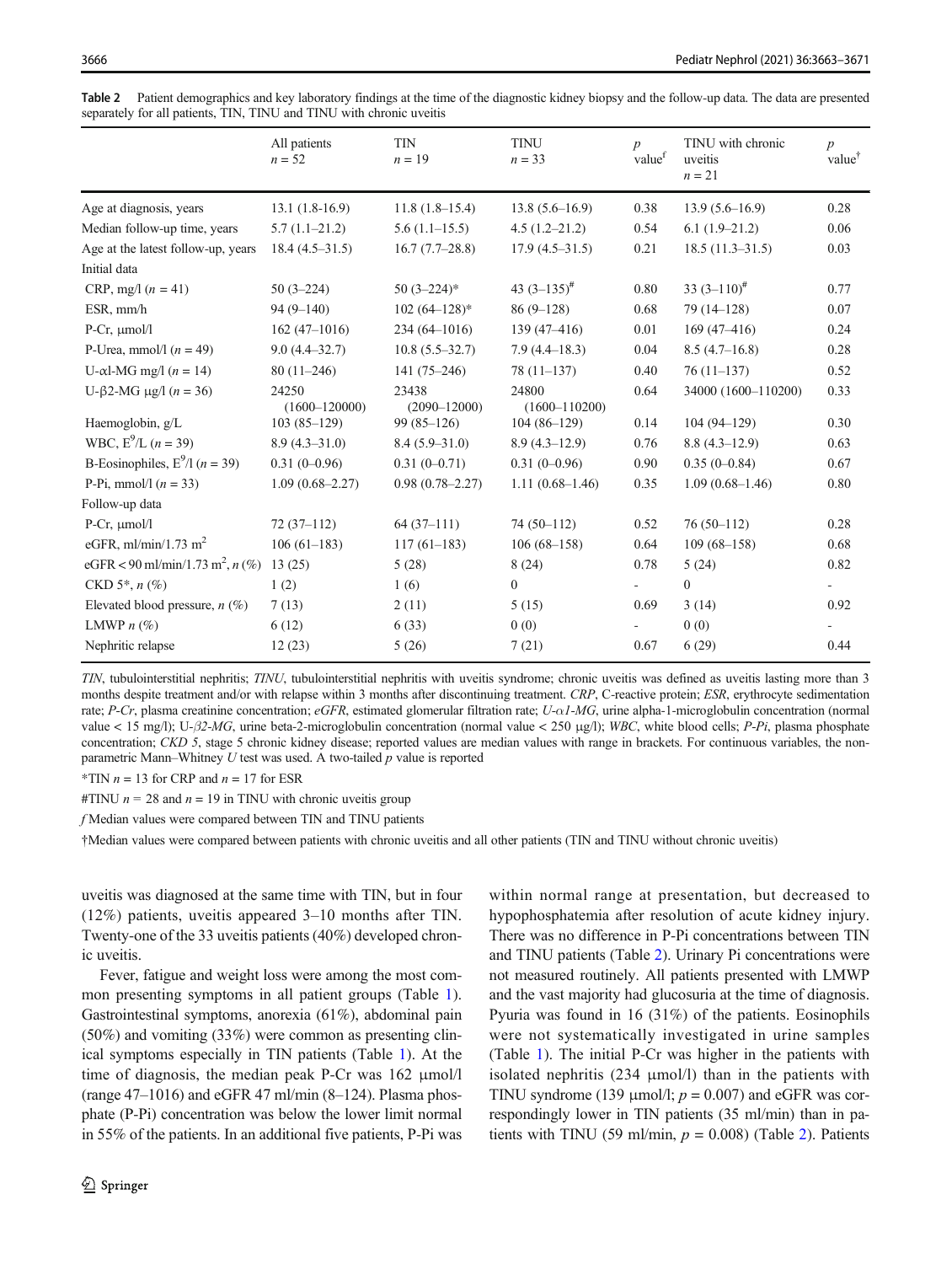with isolated TIN required dialysis more often than those diagnosed with concomitant uveitis (15.8% versus  $0\%, p = 0.04$ , respectively). The tubulitis score in the diagnostic kidney biopsy was significantly higher in TIN patients than in TINU patients ( $p = 0.001$ ) or in patients with chronic uveitis ( $p =$ 0.03) (Table 1).

Forty-five (87%) of the patients were initially treated with prednisone. The median duration of therapy was 6 (0.1–66.0) months. In TINU patients, the treatment time was significantly shorter than in patients with TIN or chronic uveitis (Table 3).

#### Kidney outcome

At the latest follow-up visit, the median P-Cr was 72 μmol/l  $(37-112)$  and median eGFR 106 ml/min/1.73 m<sup>2</sup> (61-183) (Table 2). Thirteen patients (25%) had eGFR < 90 ml/min/ 1.73 m<sup>2</sup> (median 83 ml/min/1.73 m<sup>2</sup> (61–89)) but none of those had eGFR < 60 ml/min/1.73 m<sup>2</sup>. One additional patient underwent kidney transplantation 10 years after the TIN diagnosis. At the time of diagnosis, the median P-Cr tended to be higher in the patients with later reduced eGFR when compared to those with eGFR  $> 90$  ml/min/1.73m<sup>2</sup> at the last follow-up; however, the difference did not reach statistical significance (Table 4). The initial laboratory findings and biopsy scores were compared between the two groups and the only significant difference was higher interstitial inflammation score ( $p = 0.04$ ) among patients with eGFR > 90 ml/  $min/1.73$  m<sup>2</sup> at the latest follow-up visit (Table 4).

In our TIN/TINU cohort, P-Cr normalised at a median of 2  $(1–36)$  months. In patients with final eGFR < 90 ml/min/1.73 m<sup>2</sup>, the median time to normal P-Cr was 2.5 months, which was significantly longer  $(p = 0.02)$  than in those with normal eGFR at the latest follow-up visit (Table 4). There was no statistically significant difference in the P-Cr normalisation rate between the patients with or without uveitis (Table 3). However, in patients with chronic uveitis, the normalisation

time of P-Cr (median of two months; range 0–36 months) was statistically significantly ( $p = 0.021$ ) longer than in TINU patients (1 month; range 0–3 months). Eleven patients had nephritis recurrence, defined as elevated P-Cr and increased urinary microglobulin excretion, during prednisone weaning. Recurrence was found in five TIN patients and five patients with chronic uveitis and in only one TINU patient. However, the recurrence rate did not differ statistically significantly between the groups (Table 3). Four patients with poor treatment response underwent a second biopsy due to prolonged nephritis symptoms. One patient was diagnosed with sarcoidosis and since excluded from the study. Two patients finally achieved remission. One patient did not achieve renal remission with glucocorticoid treatment and received additional azathioprine and cyclosporine A therapy for persistent TIN. He was still on cyclosporine monotherapy during his latest follow-up visit at the age of 22 years.

At the latest follow-up visit, only one patient had mild proteinuria (1+ in dipstick) in urine analysis. Urinary LMW protein excretion was elevated in 6 out of 36 patients analysed (17%); all six cases among the 18 TIN patients presenting without uveitis. Seven (13%) patients had elevated blood pressure and five (10%) were on antihypertensive medication. Four (57%) of these seven hypertensive patients had tubular atrophy and/or interstitial fibrosis in their diagnostic kidney biopsy, suggesting chronic changes. Two patients had high plasma renin concentration but no evidence of renal arterial stenosis. We did not find any statistically significant differences in eGFR, P-Cr or in the occurrence of hypertension in patients with or without uveitis at the latest follow-up visit.

#### Ocular outcome

Eleven patients  $(21\%)$  had uveitis at the latest follow-up visit (Table 1). Eight patients were on topical prednisone treatment at the latest follow-up. Two of them also had methotrexate

Table 3 The treatment delay, frequency, length and efficiency of the glucocorticoid therapy and the number of nephritis relapses. The data are presented separately for patients with isolated tubulointerstitial nephritis, patients with uveitis and chronic uveitis

| <b>TIN</b><br>$n = 19$ | <b>TINU</b><br>$n=12$ | TINU with chronic uveitis<br>$n = 21$ | <i>p</i> value |
|------------------------|-----------------------|---------------------------------------|----------------|
| 18 (100)               | 10(83)                | 17(81)                                | 0.15           |
| $31(11-173)$           | $41(13-190)$          | $38(18-190)$ *                        | 0.16           |
| $7.5(2-24)$            | $2(0.1-12)$           | 6.5 (2–66) $n = 15$                   | 0.01           |
| $1(1-12)*$             | $1(0-3)^{#}$          | $2(0-36)$                             | 0.06           |
| $2(1-6) n = 16$        | $1(0-6)^{#}$          | $1(0-11)$                             | 0.67           |
| 5(26)                  | 1(8)                  | $6(29)*$                              | 0.40           |
|                        |                       |                                       |                |

Data is presented as  $n$  (%) or median (range). Analyses performed by Chi-squared or Kruskal–Wallis test, as appropriate. A two-tailed  $p$  value is reported. Treatment delay was defined as the time from onset of symptoms to the beginning of cortisone treatment. ESR, erythrocyte sedimentation rate

\*Missing two cases; # missing one case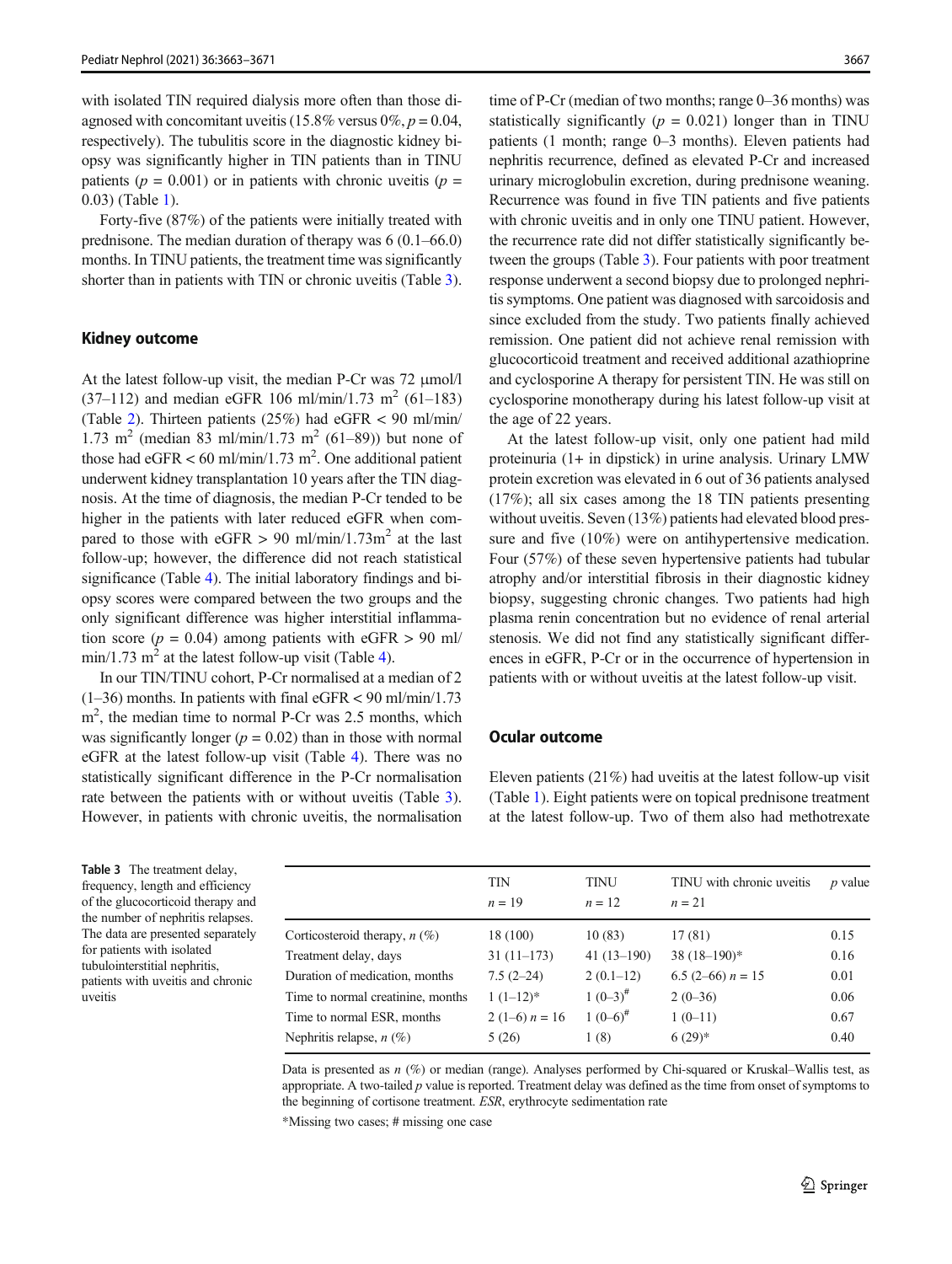Table 4 The key laboratory findings at the time of the diagnostic biopsy, clinical parameters and corticosteroid treatment time according to glomerular filtration rate below and above 90 ml/min/1.73 m<sup>2</sup> at the latest follow-up

|                                               | eGFR < 90 ml/min/1.73 m <sup>2</sup><br>$n = 14$ | eGFR > 90 ml/min/1.73 m <sup>2</sup><br>$n = 38$ | $p$ value |
|-----------------------------------------------|--------------------------------------------------|--------------------------------------------------|-----------|
| Age at diagnosis, years                       | $13.8(5.6-16.0)$                                 | $12.6(1.8-16.9)$                                 | 0.10      |
| P-Cr at diagnosis, µmol/l                     | 192 (74-844)                                     | $153(47-1016)$                                   | 0.32      |
| eGFR at diagnosis, ml/min/1.73 m <sup>2</sup> | $55(13-95)$                                      | $46(8-124)$                                      | 0.81      |
| ESR at diagnosis, mm/h                        | 95 (17–114), $(n = 10)$                          | 94 (9–140), $(n = 35)$                           | 0.56      |
| Haemoglobin, g/l                              | $107(86-126)$                                    | $99(85-129)$                                     | 0.45      |
| WBC, $E^9/1$ ( <i>n</i> = 39)                 | $7.6(5.9-10.6)$                                  | $8.9(4.3 - 31.0)$                                | 0.20      |
| Eosinophiles, $E^9/1$ ( <i>n</i> = 39)        | $0.27(0.06 - 0.54)$                              | $0.33(0-0.69)$                                   | 0.38      |
| P-Pi, mmol/l $(n = 33)$                       | $0.85(0.68-1.49)$                                | $1.10(0.78 - 2.27)$                              | 0.15      |
| P-Urea, mmol/l $(n = 49)$                     | $7.1(4.4 - 24.8)$                                | $9.5(4.7-32.7)$                                  | 0.19      |
| Glucosuria ( $n = 51$ )                       | 13 (100)                                         | 35(92)                                           | 0.30      |
| Pyuria ( $n = 50$ )                           | 3(23)                                            | 13(35)                                           | 0.43      |
| Dialysis                                      | $\theta$                                         | 3(8)                                             | 0.28      |
| TINU $(\%)$                                   | 8(57)                                            | 25(64)                                           | 0.75      |
| Chronic uveitis, $n$ (%)                      | 5(33)                                            | 16(42)                                           | 0.76      |
| Treatment delay, days                         | 44 (16-190)                                      | $35(11-173)$                                     | 0.67      |
| Corticosteroid therapy, $n$ (%)               | 13(100)                                          | 33(85)                                           | 0.12      |
| Duration of medication, months                | $9.5(0.1-15)$                                    | $6(1-48)$                                        | 0.49      |
| Time to normal creatinine, months             | $2.5(1-14)$                                      | $1(0-36)$                                        | 0.02      |
| Nephritis relapse, $n$ (%)                    | 3(23)                                            | 9(21)                                            | 0.87      |
| Interstitial inflammation                     | $1(0-3)$                                         | $2(1-3)$                                         | 0.04      |
| Interstitial fibrosis gr. 1                   | 3(21)                                            | 7(18)                                            | 0.81      |
| Tubular atrophy gr. 1                         | 4(29)                                            | 10(26)                                           | 0.87      |
|                                               |                                                  |                                                  |           |

Data presented as  $n$  (%) or median (range) and analyses performed by Chi-squared or Kruskal–Wallis test, as appropriate. Two-tailed  $p$  value is reported. Number of subjects within group presented if missing cases.  $P-Cr$ , plasma creatinine; eGFR, estimated glomerular filtration rate; ESR, erythrocyte sedimentation rate; WBC, white blood cells; P–Pi, plasma phosphate concentration; TINU, tubulointerstitial nephritis and uveitis; treatment delay was defined as the time from onset of symptoms to the beginning of cortisone treatment

treatment. One additional patient was on methotrexate monotherapy, and one had mycophenolate mofetil and adalimumab treatments for persistent uveitis.

One patient presented severe treatment-resistant uveitis. She was diagnosed with uveitis concomitantly with TIN. Her eGFR was 22 ml/min/1.73 m<sup>2</sup> at the time of diagnosis. She was initially treated with intravenous methylprednisone pulses followed by oral prednisone, cyclosporine A, mycophenolate mofetil, infliximab and finally, adalimumab before ocular remission was achieved. Her eGFR was 112 ml/min/ 1.73  $m<sup>2</sup>$  at the last follow-up visit.

The initial laboratory parameters and biopsy findings did not differ significantly between those patients with chronic/ recurrent uveitis and the others. The only exception was the tubulitis score in diagnostic kidney biopsy, which was higher in patients without chronic uveitis (Table 1).

## **Discussion**

To our knowledge, the present study describes the largest (52 children) cohort of biopsy-proven paediatric TIN patients with

the longest follow-up time (5.7 years) reported in the literature [1, 2, 10, 11, 19, 20]. Unlike other studies, we only included patients with idiopathic TIN. Adult TIN follow-up cohorts are also few and small in size, and they also contain other than idiopathic TIN patients [21–23].

Our results question the general supposition that the outcome of paediatric patients with idiopathic TIN is generally good [2, 4, 12], since 25% of the patients had CKD stage 2 (eGFR 60-89 ml/min/1.73 m<sup>2</sup>) and one patient (2%) had developed stage 5 chronic kidney disease at the latest follow-up visit. Neither was the ocular outcome optimal, since uveitis was diagnosed in 63% of the patients and 21% of all studied patients had active uveitis after a median 68 months followup, which further highlights the importance of ocular followup in this patient group. LMWP was found in 17% of the patients; interestingly, all cases were among those with isolated TIN without uveitis. Unfortunately, we could not identify any clinical parameters or biopsy findings in our cohort which would predict long-term kidney outcome.

TIN is known to account for up to 25% of AKIs in the adult population and 5–7% in children [9, 24, 25]. Data regarding long-term kidney outcomes are scarce. In the adult population,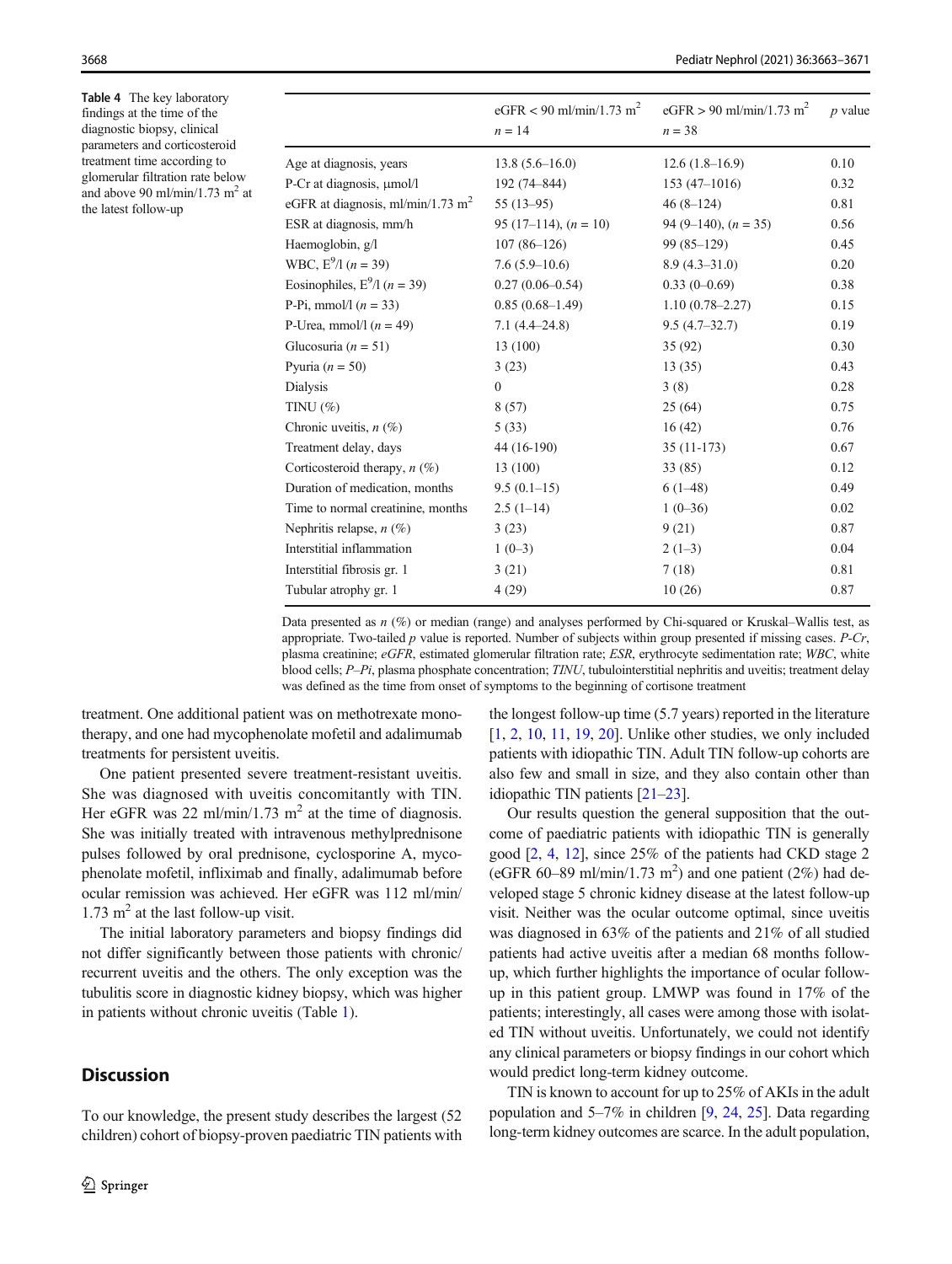subnormal kidney function was found in 50% of the TIN patients 18 months after the diagnosis [25]. In a recent study by Howell et al. [2], 60% of the paediatric patients with TIN had eGFR below 80 ml/min/1.73 m<sup>2</sup> after 21 months followup. In the present study, kidney function was classified according to the KDIGO CKD categories. One-quarter of this cohort had  $eGFR < 90$  ml/min/1.73 m<sup>2</sup> at their latest follow-up visit. In 16% of the patients, eGFR was below 80 ml/min/1.73 m<sup>2</sup>. This is in accordance with our previous study reporting declined eGFR in 4/26 (15%) of the patients, the follow-up time being 33 months [4]. The better kidney outcome in our study may be explained by a longer follow-up time. In the present study, the median time to P-Cr normalisation was 2 months; however, the range was up to 36 months, suggesting that late recovery of kidney function is possible. This is also supported by Clarkson et al. in their study in an adult TIN population [24].

The role of glucocorticoid treatment in kidney outcome has remained unclear. There are some studies suggesting a favourable effect of prednisone treatment on kidney function in adults with drug-induced TIN [24, 25]. Our previous small prospective study suggested that prednisone accelerated kidney recovery in paediatric patients with idiopathic TIN; however, there was no significant difference in GFR 6 months after the diagnosis [26]. The present study is not able to clarify this issue, since 45 of the 52 patients (87%) had received prednisone treatment. However, it appears that prednisone has had a favourable effect on TIN, since nephritis relapse was found in 11 patients (21%) during prednisone weaning. It is also noticeable that the treatment time in patients with isolated TIN and patients with chronic TINU did not differ, suggesting that long-lasting oral glucocorticoid treatment was not entirely due to chronic uveitis.

Uveitis appears to be more frequent among paediatric TIN patients than in adults [2, 4, 27]. In the present study, 63% of the patients had TINU, which is in accordance with the findings by Howell et al. and Roy et al. [2, 11]. According to the literature, in about half of the cases uveitis was diagnosed without any ocular symptoms and simultaneously with TIN [2–4]. In our present cohort, 8% of uveitis cases were diagnosed several months after the occurrence of nephritis despite normal initial ocular findings. It is also important to note that 40% of our patients developed chronic uveitis and in 21%, uveitis was still active at the latest follow-up visit after a median of 6.1 years (range 1.9–21.2). The risk of persisting uveitis should be taken into account especially after weaning off glucocorticoids. In our current protocol, all paediatric patients with idiopathic TIN visit an ophthalmologist at the time of TIN diagnosis and three monthly for at least 1 year.

The pathomechanisms behind TIN have remained unclear. There are data suggesting that it is an autoimmune disorder with susceptibility to becoming chronic [14, 15]. In previous studies, we and others have shown that there are associations between certain human leukocyte antigen types [13, 28, 29], genetic variations in the inflammatory mediators [15], and that regulatory T cell function is altered [14] in patients with TIN/TINU syndrome and chronic uveitis, which may suggest autoimmune origin. This could, at least theoretically, increase the risk for chronic kidney dysfunction and kidney failure; however, there is some evidence that patients with the worst kidney outcome have had some other additional condition of autoimmune origin, such as sarcoidosis or inflammatory bowel disease [30–32]. Interestingly, in the present cohort, patients with isolated nephritis had significantly higher P-Cr at the time of the diagnostic biopsy. In addition, LMWP was identified at the latest follow-up visit in TIN patients only. On the other hand, there was no difference in the final eGFR between the patients with isolated TIN and TINU syndrome. The definite diagnosis of TIN is based on kidney biopsy and it is possible that, as in many other conditions, there are different conditions behind similar histological findings. This may in some cases lead to variation in the long-term kidney outcome.

Our study has some weaknesses. As in all retrospective studies, the available data are limited in the present study. However, in Finland, we have developed a uniform followup protocol for TIN/TINU patients. Therefore, the frequency and length of follow-up are quite similar in all paediatric nephrology centres in Finland. Another caveat is the relatively limited number of study subjects. However, TIN is a rare disease in the paediatric population and there are no previous paediatric data with a cohort this large  $(n = 52)$  and follow-up time this long (5.7 years), which can be considered a strength of our study.

In conclusion, we and others have previously shown that in most patients with acute idiopathic TIN, the recovery of kidney function is good. However, our study questions the good long-term kidney and ocular outcome of the patients with TIN/TINU. Decreased kidney function and/or ocular comorbidities may persist for several years, and both kidney and ocular follow-up for at least 1 year is therefore warranted.

Supplementary Information The online version contains supplementary material available at [https://doi.org/10.1007/s00467-021-05060-5.](https://doi.org/10.1007/s00467-021-05060-5)

Author contribution SR, MN and TJ designed the study. All authors recruited study patients and collected clinical data. SR, JT, VS, MN and TJ performed data analysis. All authors interpreted data. SR and TJ drafted the first version of the manuscript and all authors participated in revising the manuscript. All authors approved the final manuscript.

Funding Open access funding provided by University of Helsinki including Helsinki University Central Hospital. This work was supported by a grant to SR and TJ from the Foundation for Paediatric Research, the Päivikki and Sakari Sohlberg Foundation, and the Alma and K.A. Snellman Foundation, Oulu, Finland.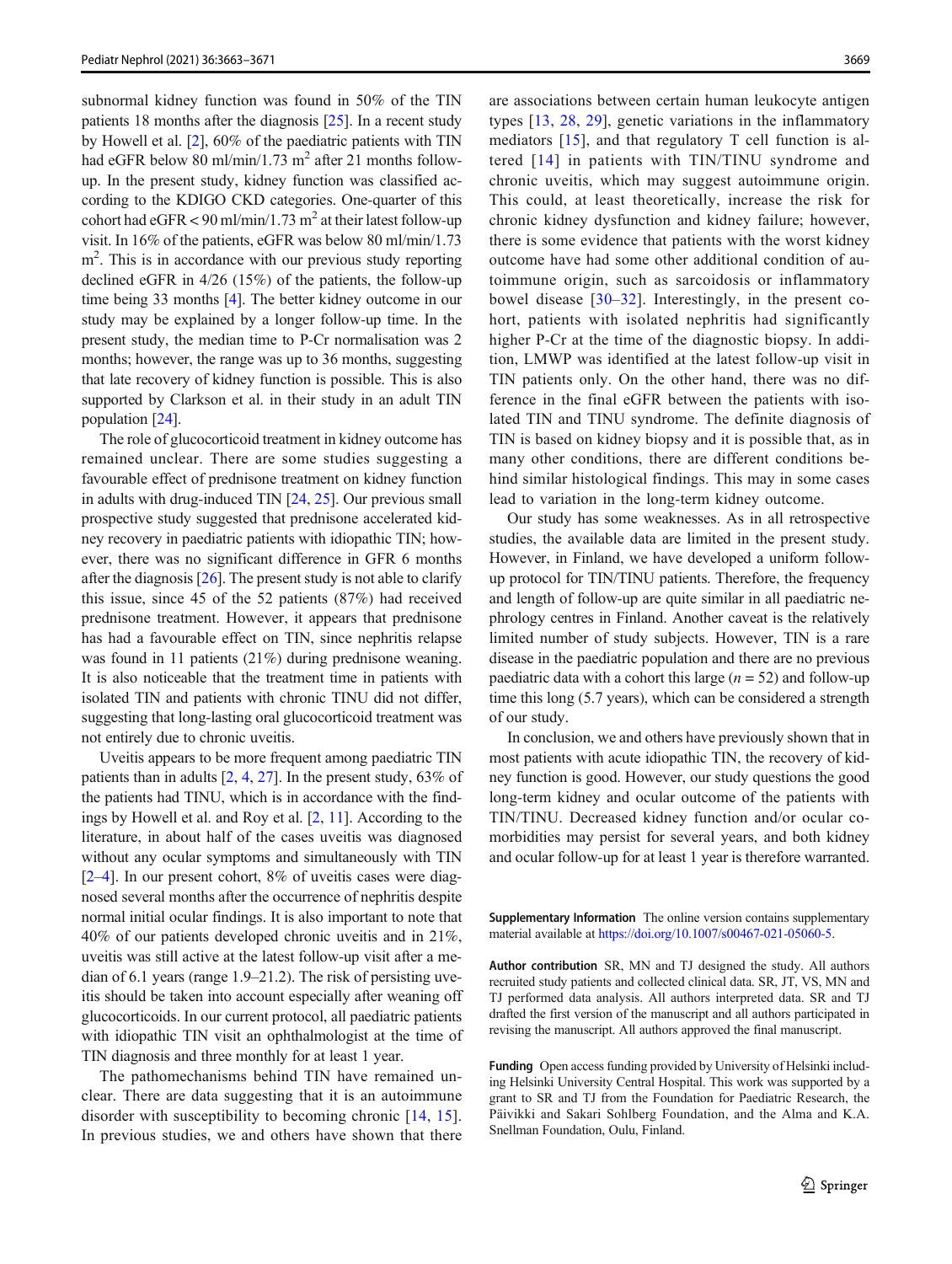Data availability The datasets generated during and/or analysed during the current study are available from the corresponding author on reasonable request.

#### **Declarations**

Ethics approval All procedures performed in studies involving human participants were in accordance with the ethical standards of the institutional and/or national research committee and with the 1964 Helsinki declaration and its later amendments or comparable ethical standards. The study was approved by the ethics committee of Helsinki University Hospital.

Consent to participate Written informed consent was obtained from all participants (and their guardians if necessary).

Competing interests The authors declare no competing interests.

Open Access This article is licensed under a Creative Commons Attribution 4.0 International License, which permits use, sharing, adaptation, distribution and reproduction in any medium or format, as long as you give appropriate credit to the original author(s) and the source, provide a link to the Creative Commons licence, and indicate if changes were made. The images or other third party material in this article are included in the article's Creative Commons licence, unless indicated otherwise in a credit line to the material. If material is not included in the article's Creative Commons licence and your intended use is not permitted by statutory regulation or exceeds the permitted use, you will need to obtain permission directly from the copyright holder. To view a copy of this licence, visit <http://creativecommons.org/licenses/by/4.0/>.

## References

- 1. Takemura T, Okada M, Hino S, Fukushima K, Yamamoto S, Miyazato H, Maruyama K, Yoshioka K (1999) Course and outcome of tubulointerstitial nephritis and uveitis syndrome. Am J Kidney Dis 34:1016–1021. [https://doi.org/10.1016/S0272-](https://doi.org/10.1016/S0272-6386(99)70006-5) [6386\(99\)70006-5](https://doi.org/10.1016/S0272-6386(99)70006-5)
- 2. Howell M, Sebire NJ, Marks SD, Tullus K (2016) Biopsy-proven paediatric tubulointerstitial nephritis. Pediatr Nephrol 31:1625– 1630. <https://doi.org/10.1007/s00467-016-3374-9>
- 3. Saarela V, Nuutinen M, Ala-Houhala M, Arikoski P, Rönnholm K, Jahnukainen T (2013) Tubulointerstitial nephritis and uveitis syndrome in children: a prospective multicenter study. Ophthalmology 120:1476–1481. <https://doi.org/10.1016/j.ophtha.2012.12.039>
- 4. Jahnukainen T, Ala-Houhala M, Karikoski R, Kataja J, Saarela V, Nuutinen M (2011) Clinical outcome and occurrence of uveitis in children with idiopathic tubulointerstitial nephritis. Pediatr Nephrol 26:291–299. <https://doi.org/10.1007/s00467-010-1698-4>
- 5. Praga M, Sevillano A, Auñón P, González E (2015) Changes in the aetiology, clinical presentation and management of acute interstitial nephritis, an increasingly common cause of acute kidney injury. Nephrol Dial Transplant 30:1472–1479. [https://doi.org/10.1093/](https://doi.org/10.1093/ndt/gfu326) [ndt/gfu326](https://doi.org/10.1093/ndt/gfu326)
- 6. Pagni F, Galimberti S, Galbiati E, Rebora P, Pietropaolo V, Pieruzzi F, Smith AJ, Ferrario F (2015) Tubulointerstitial lesions in lupus nephritis: International multicentre study in a large cohort of patients with repeat biopsy. Nephrology (Carlton) 21:35–45. [https://](https://doi.org/10.1111/nep.12555) [doi.org/10.1111/nep.12555](https://doi.org/10.1111/nep.12555)
- 7. Coutant R, Leroy B, Niaudet P, Loirat C, Dommergues JP, André JL, Baculard A, Bensman A (1999) Renal granulomatous sarcoidosis in childhood: a report of 11 cases and a review of the literature.

Eur J Pediatr 158:154–159. [https://doi.org/10.1007/](https://doi.org/10.1007/s004310051038) [s004310051038](https://doi.org/10.1007/s004310051038)

- 8. Oikonomou K, Kapsoritakis A, Eleftheriadis T, Stefanidis I, Potamianos S (2011) Renal manifestations and complications of inflammatory bowel disease. Inflamm Bowel Dis 17:1034–1045. <https://doi.org/10.1002/ibd.21468>
- 9. Ellis D, Fried WA, Yunis EJ, Blau EB (1981) Acute interstitial nephritis in children: a report of 13 cases and review of the literature. Pediatrics 67:862–870
- 10. Clavé S, Rousset-Rouvière C, Daniel L, Tsimaratos M (2019) Acute tubulointerstitial nephritis in children and chronic kidney disease. Arch Pediatr 26:290–294. [https://doi.org/10.1016/j.](https://doi.org/10.1016/j.arcped.2019.05.002) [arcped.2019.05.002](https://doi.org/10.1016/j.arcped.2019.05.002)
- 11. Roy S, Awogbemi T, Holt RCL (2020) Acute tubulointerstitial nephritis in children- a retrospective case series in a UK tertiary paediatric centre. BMC Nephrol 21:17. [https://doi.org/10.1186/](https://doi.org/10.1186/s12882-020-1681-7) [s12882-020-1681-7](https://doi.org/10.1186/s12882-020-1681-7)
- 12. Vohra S, Eddy A, Levin AV, Taylor G, Laxer RM (1999) Tubulointerstitial nephritis and uveitis in children and adolescents. Four new cases and a review of the literature. Pediatr Nephrol 13: 426–432. <https://doi.org/10.1007/s004670050634>
- 13. Peräsaari J, Saarela V, Nikkilä J, Ala-Houhala M, Arikoski P, Kataja J, Rönnholm K, Merenmies J, Nuutinen M, Jahnukainen T (2013) HLA associations with tubulointerstitial nephritis with or without uveitis in Finnish pediatric population: a nation-wide study. Tissue Antigens 81:435–441. <https://doi.org/10.1111/tan.12116>
- 14. Rytkönen SH, Kulmala P, Autio-Harmainen H, Arikoski P, Endén K, Kataja J, Karttunen T, Nuutinen M, Jahnukainen T (2018) FOXP3+ T cells are present in kidney biopsy samples in children with tubulointerstitial nephritis and uveitis syndrome. Pediatr Nephrol 33:287–293. <https://doi.org/10.1007/s00467-017-3796-z>
- 15. Rytkönen S, Ritari J, Peräsaari J, Saarela V, Nuutinen M, Jahnukainen T (2019) IL-10 polymorphisms +434T/C, +504G/T, and -2849C/T may predispose to tubulointersititial nephritis and uveitis in pediatric population. PLoS One 14:e0211915. [https://](https://doi.org/10.1371/journal.pone.0211915) [doi.org/10.1371/journal.pone.0211915](https://doi.org/10.1371/journal.pone.0211915)
- 16. Schwartz GJ, Brion LP, Spitzer A (1987) The use of plasma creatinine concentration for estimating glomerular filtration rate in infants, children, and adolescents. Pediatr Clin N Am 34:571–590. [https://doi.org/10.1016/s0031-3955\(16\)36251-4](https://doi.org/10.1016/s0031-3955(16)36251-4)
- 17. Flynn JT, Kaelber DC, Baker-Smith CM, Blowey D, Carroll AE, Daniels SR, de Ferranti SD, Dionne JM, Falkner B, Flinn SK, Gidding SS, Goodwin C, Leu MG, Powers ME, Rea C, Samuels J, Simasek M, Thaker VV, Urbina EM; SUBCOMMITTEE ON SCREENING AND MANAGEMENT OF HIGH BLOOD PRESSURE IN CHILDREN (2017) Clinical practice guideline for screening and management of high blood pressure in children and adolescents. Pediatrics 140:e20171904. [https://doi.org/10.](https://doi.org/10.1542/peds.2017-1904) [1542/peds.2017-1904](https://doi.org/10.1542/peds.2017-1904)
- 18. Douglas A, Jabs DA, Nussenblatt RB, Rosenbaum JT; Standardization of Uveitis Nomenclature (SUN) Working Group (2005) Standardization of uveitis nomenclature for reporting clinical data: results of the First International Workshop. Am J Ophthalmol 140:509–516. [https://doi.org/10.1016/j.ajo.2005.03.](https://doi.org/10.1016/j.ajo.2005.03.057) [057](https://doi.org/10.1016/j.ajo.2005.03.057)
- 19. Sobolewska B, Bayyoud T, Deuter C, Doycheva D, Zierhut M (2018) Long-term follow-up of patients with Tubulointerstitial Nephritis and Uveitis (TINU) syndrome. Ocul Immunol Inflamm 26:601–607. <https://doi.org/10.1080/09273948.2016.1247872>
- 20. Kobayashi Y, Honda M, Yoshikawa N, Ito H (2000) Acute tubulointerstitial nephritis in 21 Japanese children. Clin Nephrol 54:191–197
- 21. Sanchez-Burson J, Garcia-Porrua C, Montero-Granados R, Gonzalez-Escribano F, Gonzalez-Gay MA (2002) Tubulointerstitial nephritis and uveitis syndrome in Southern